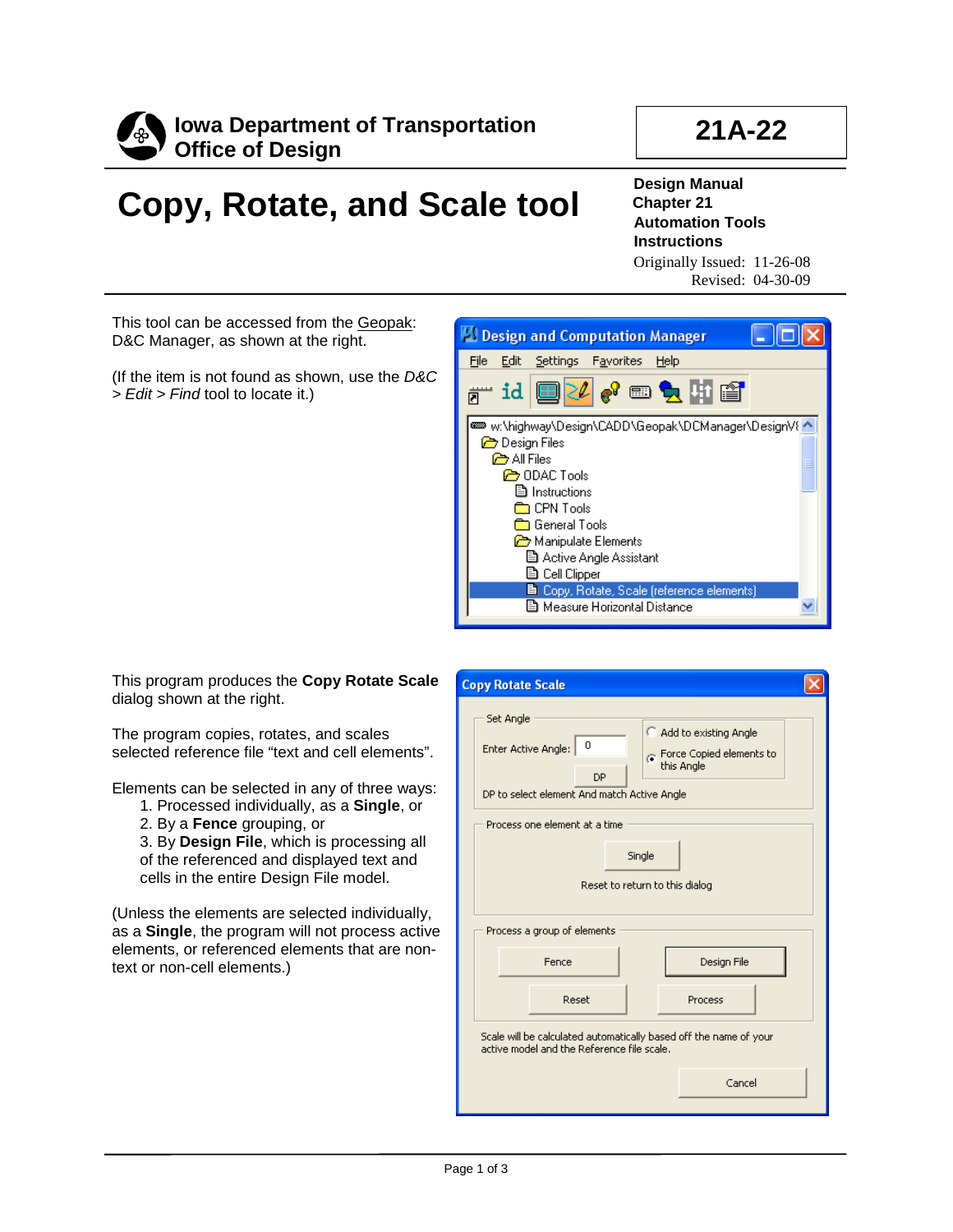The program will automatically scale the elements, (as necessary), based on a comparison of the "scale portion" of the active model name, and the "scale portion" of the reference file model name. (Example: A model name of "DET 0050 Sta920" indicates the model was created for the purpose of developing "50scale" detour sheets. If the elements to be copied, rotated, and scaled are referenced from a model named "TXT 0100", then the original referenced 100-scale text and cell elements are double the size necessary for the Detour sheet, (100/50), and will be scaled down 50%. If the Detour model name was DET 0020 Sta920, then the "TXT 0100" referenced elements are five times too big, (100 /20), and therefore would be scaled to 20% of their original size. If the numbers were reversed, the elements would be scaled up in size.)

## The **Set Angle** grouping:

The two "radio button options" allow elements to be copied and rotated to a specific entered angle or to an angle created by adding the entered angle value, (shown in the **Enter Active Angle** field), to the current Active Angle value.

The **Enter Active Angle** textbox displays the current MicroStation Active Angle setting. The Active Angle may be changed by entering a new angle value in the text field, or by clicking the **DP** button and selecting an element from which to copy the angle. The angle of the selected element will become the new **Active Angle**, and this angle will be displayed in the textbox.

The **Add to existing Angle** option causes the angle value displayed in the textbox to be added to the "current placement angle value" of each element to be changed, whether singly, by fence, or by the entire model.

If the **Force Copied Elements to this Angle** option is selected, the program will rotate the copied elements to the exact angle displayed in the textbox, regardless of the current element angle. (Example: If the identified element was originally placed at  $0^\circ$ , and the entered angle is  $45^\circ$ , then the copied element will end up at 45°. If the original element was at 45° and the entered angle is 45°, then there would be no change in the element angle.)

Processing one element at a time: The **Single** option sends prompts, (to the prompt field), to "identify" an element and then "accept" that element. If the element is in a reference file, it is copied and rotated, as per the original intent of the program. If the **Single** element selected is within the "active model", the **Element is in Active File** dialog, (shown below), will appear, displaying the warning that "**The Selected Element is in the Active Design File**". If the **Don't display this dialog again** check box is checked,  $(\mathbb{Z})$ , the program will not provide additional warnings about the selected element being in the active model.

| <b>Element is in Active File</b>                                               |    |  |  |
|--------------------------------------------------------------------------------|----|--|--|
| The Selected Element is in the Active Design File.<br>Do you Wish to Continue? |    |  |  |
| Cancel                                                                         | ОK |  |  |
| $\Box$ [Don't display this dialog again.]                                      |    |  |  |

In the **Copy Rotate Scale** dialog, the group of commands in the **Process a group of elements** area includes processing a fenced collection of elements, (**Fence**), or all elements in the model, (**Design File**).

After a fence is placed in the file, the **Process** button automatically highlights and the program is ready to process the fence contents. Clicking the **Process** button will rotate the elements within the fence.

**NOTE:** Line elements will NOT be rotated.